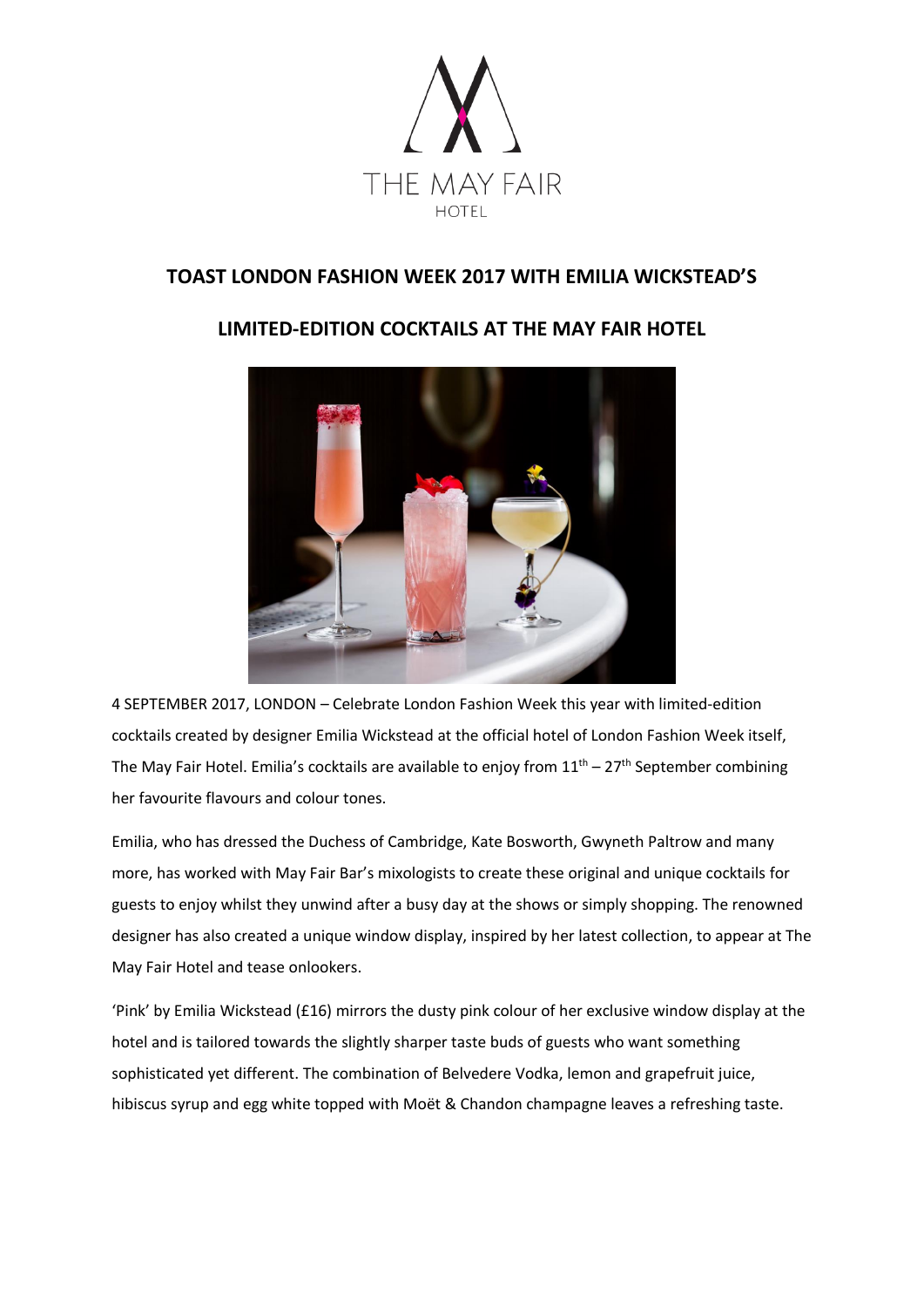

'Rose' by Emilia Wickstead (£14) plays on a softer note, combining classic flavours of Hendricks Gin, Chambord, rose syrup, lemon and lychee juice with egg white. It is the perfect cocktail to catch up with friends after London Fashion Week and swap thoughts on your favourite designer.

The last, but not least, cocktail that Emilia has created with May Fair Bar is 'Violet' by Emilia Wickstead (£14). This cocktail is a wonderful balance of sweet and sour, and for the more devilish type, combining Pisco Aba, violet liqueur, rhubarb syrup, lemon juice, sugar syrup and egg white.

Visit May Fair Bar to try the limited-edition cocktails, and experience the unique window display from 11<sup>th</sup> - 27th September.

For more information on The May Fair visit http://www.themayfairhotel.co.uk

### **-Ends-**

About Emilia Wickstead:

British-based and New Zealand born, Emilia spent her formative years in Milan and gained a Bachelor of Arts Degree in Fashion Design and Marketing at Central Saint Martin's London with Honours in 2007.

After graduating, Emilia worked at fashion houses Giorgio Armani, Proenza Schouler, Narciso Rodriguez and Vogue in New York and Milan before returning to London to establish her own label in 2008 by opening her first store in Belgravia.

Originally commencing as a made-to-measure atelier, Emilia's collections are currently seasonal ready-to-wear and have been showcased at London Fashion Week since SS12.

Emilia Wickstead is stocked in retailers globally including Net-A-Porter, Harrods, Matches, Fivestory and Moda Operandi alongside of her flagship store which opened in 2014, on London's Sloane Street.

## **About The May Fair Hotel, London**

The luxury [May Fair Hotel](http://www.themayfairhotel.co.uk/) is in the heart of London's most stylish district. The hotel, which was opened by King George V in 1927, boasts more than 400 luxury bedrooms, including 40 suites; set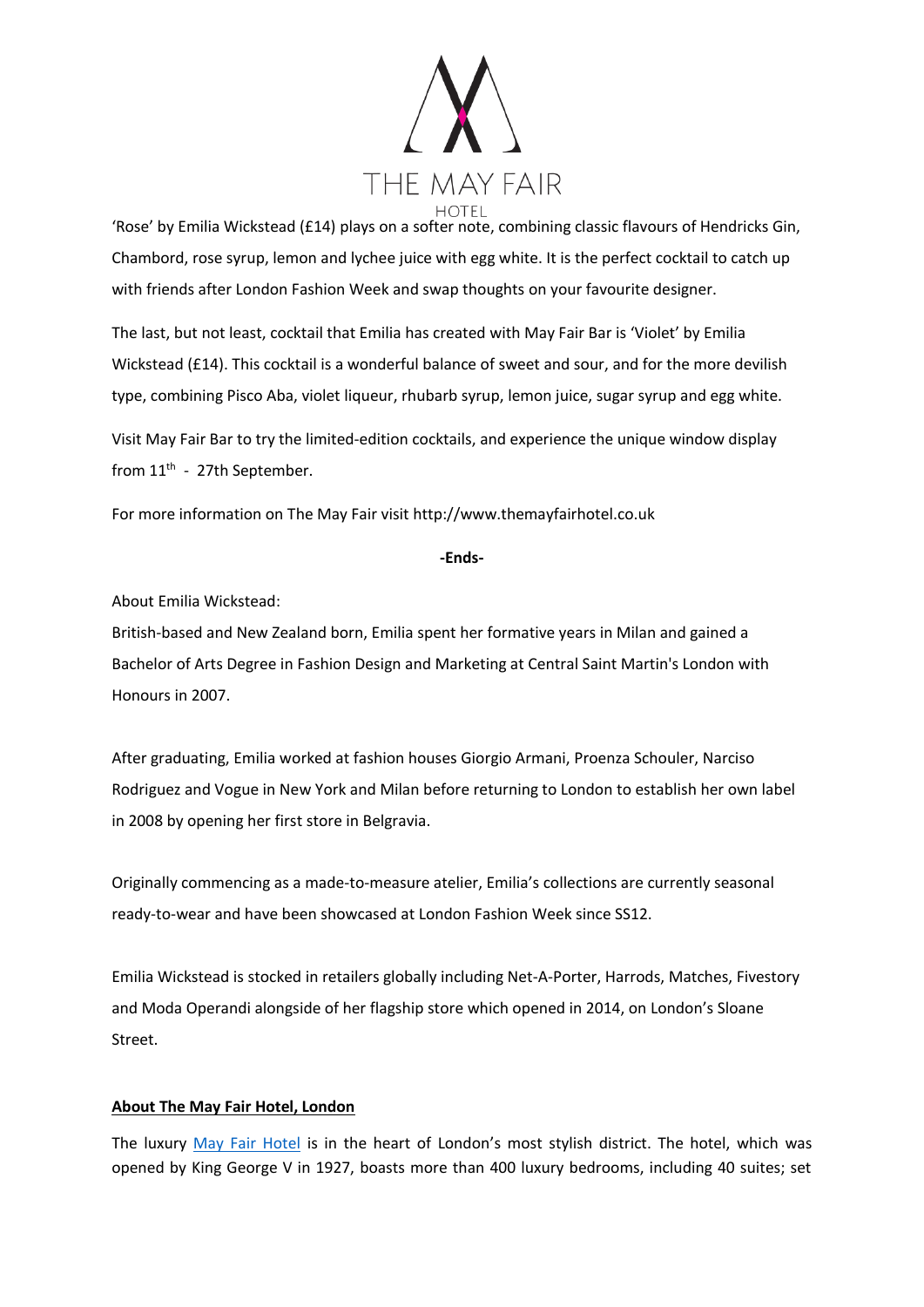

alongside the relaxing [May Fair Spa;](http://www.themayfairhotel.co.uk/spa) the chic, Mediterranean tapas restaurant, [May Fair Kitchen;](http://www.mayfairkitchen.co.uk/) a 201-seat private screening room, [The May Fair Theatre](http://www.themayfairhotel.co.uk/video/the-theatre) and the exclusive [Palm Beach Casino.](http://www.thepalmbeach.co.uk/) The residence encapsulates its Mayfair locality throughout, with the intimate Terrace and Private Dining Room; [The May Fair Bar](http://www.themayfairhotel.co.uk/bar) offering an array of signature cocktails; the breathtaking Crystal Room; and the decadent Danziger Suite.

The May Fair Hotel is owned and managed by independent hospitality group Edwardian Hotels London, one of the UK's largest, privately-owned companies which has been developing luxury hotel and hospitality brands since 1977.

## **Edwardian Hotels London**

Edwardian Hotels London is a privately-owned hotel group, which has been operating and developing an upscale and luxury hotel and hospitality portfolio since Jasminder Singh OBE began his career within the hospitality industry in 1977; forming the beginnings of what would become Edwardian Hotels London. Today, Edwardian Hotels London owns and operates 11 Radisson Blu Edwardian, London hotels in London and central Manchester, The May Fair Hotel and a collection of restaurant and bar brands, including the [May Fair Kitchen,](http://www.mayfairkitchen.co.uk/) [Monmouth Kitchen](http://www.monmouthkitchen.co.uk/) and [May Fair Bar.](http://www.mayfairbar.co.uk/) EHL are also engaged in a major development in Leicester Square, incorporating a luxury lifestyle hotel, restaurants, bars, spa and cinemas.



This year, Edwardian Hotels London has been awarde[d Superbrand status](http://www.superbrands.uk.com/content/2016/2/18/edwardian-hotels-london) for its remarkable hotels, from the stylish boutiques to luxury on the grandest scale, and chic bars and restaurants. They join the list of the UK's strongest brands creating unforgettable experiences.



The group's food and beverage offerings have also been awarded some of the industry's highest accolades. Leicester Square Kitchen, which opened in May 2017, was named in the top 10 Mexican/Peruvian restaurants in London and the best Mexican/Peruvian restaurant offering vegan and gluten free options on Trip Advisor.



Elsewhere the Scoff & Banter Tea Rooms at the Radisson Blu Edwardian Berkshire hotel have been commended by the Afternoon Tea Awards 2017 for serving a quintessentially British Afternoon Tea with sweet and savoury surprises.

For more information visit our website a[t www.edwardian.com](http://www.edwardian.com/)